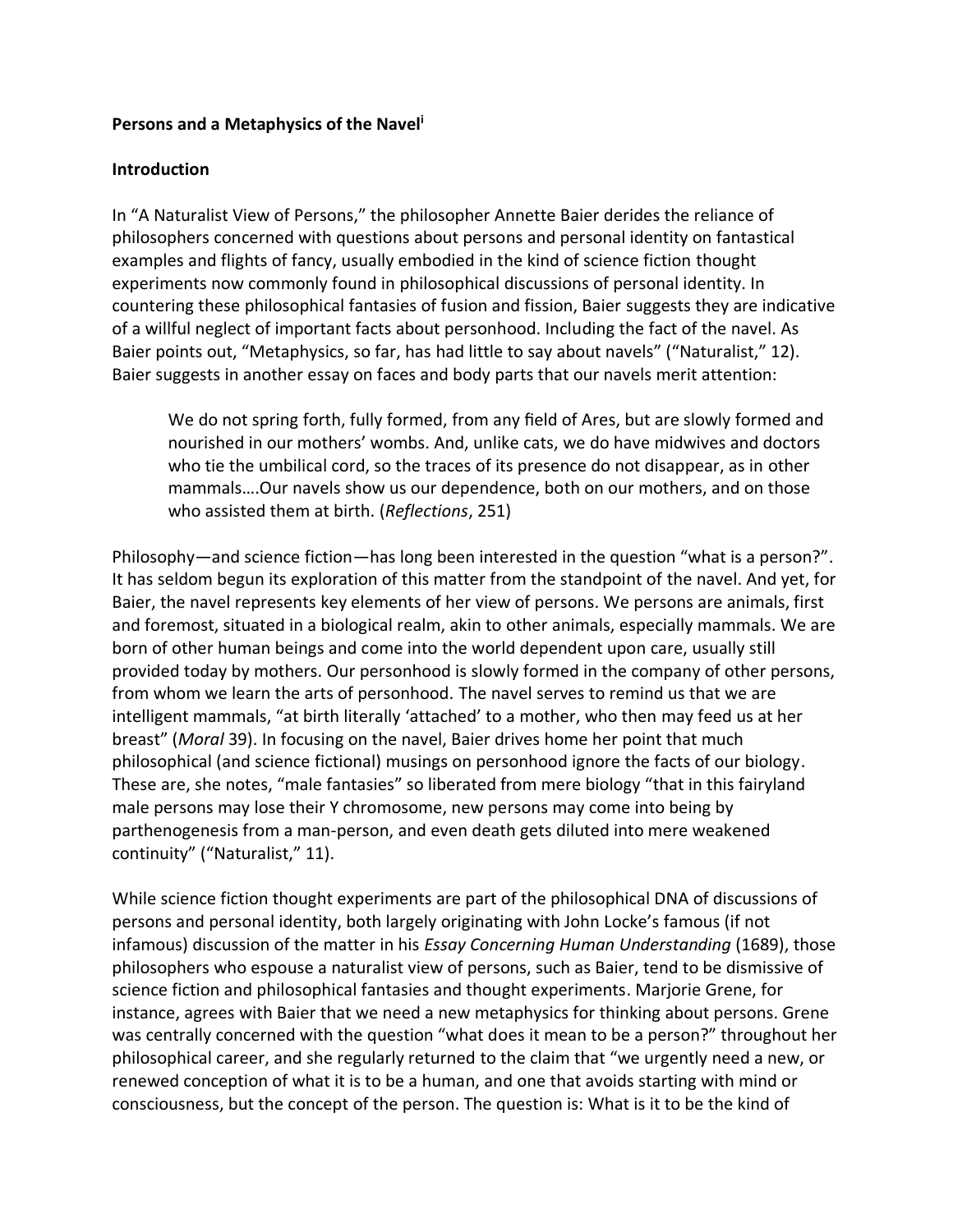animal that is capable of living a human life?" ("To Have a Mind…", 178). And like Baier, Grene eschews reliance on science fiction for furthering our understanding of this core metaphysical issue. Grene is critical of philosophy for engaging so heavily in science fiction examples and in her *Philosophical Testament* says she is like Kathleen Wilkes in preferring real cases, even humdrum cases, to science fiction counterexamples, which she labels one of the "sad afflictions" of Anglo-American philosophy (9).<sup>ii</sup> She comes back to this same point later when she observes that "many of my colleagues teach introductory philosophy through science fiction. Alas, I can't read the stuff, let alone teach it." (113). Like Baier, Grene suggests that much contemporary philosophy is overly preoccupied with "constructing ingenious intellectual constructs…with no connection whatsoever to any reality except that invented by science fiction writers." There is an actual world that we happen to be part of, Grene notes, and philosophy ought to be about "the activities and interests of us who are in it" (*Testament*, 37). And like Baier, Grene observes that her own thoughts on persons has been shaped by experiences with both maternity and animals. "A close acquaintance with infants, as well as with members of other species, does make a difference" ("Intellectual Autobiography," 12). $^{\text{iii}}$ 

Today, though, such naturalist views of persons face increasing challenges, especially given advances in science and technology, advances that are pushing the realm of science fact into science fiction. Let's return for a moment to the navel. Perhaps in this day-and-age of cosmetic surgery you wouldn't be surprised to learn of the popularity of belly button rejuvenation or umbilicoplasty, a cosmetic surgical procedure that changes the size, shape or position of the bellybutton. It seems that even our metaphysics may need a nip and tuck every now and then. Or consider the following scene from Marge Piercy's science fiction novel *He, She, and It*, in which one of the protagonists of the novel, Shira Shipman confronts for the first time the nakedness of an artificially constructed cyborg named Yod:

She glanced at him, poised uncertainly on the water's edge. His body was exactly the same color all over, a rich olive. He had pubic hair, although almost no chest hair. He had been given a navel, absurdly, and also a penis, which she quickly looked away from. (101)

Yod is an artificial being created by the eminent A.I. scientist Avram Stein to serve and protect the Jewish free city of Tikva. And he was created with a navel. And oh yes, a penis. The central dilemma of *He, She, and It*, as suggested by the very title of the novel, has to do with the status of Yod. What is Yod? Is he/it a person? What is his/its place in the community of Tikva? Yod presents a challenge to Shira, who ultimately recognizes Yod as a "he," engages in an affair with him, and falls in love with him. Yod as well presents a challenge to the people of Tikva, as they wonder about his economic status and even whether, in this Jewish community, he could make up a minyan. $iv$ 

Yod also presents an interesting challenge to Baier's naturalist view of persons. There's little that's natural about Yod and yet Yod has a navel. While Baier takes the navel to represent our embodiment as animals situated in a natural realm, Yod's navel challenges us to confront the impact of techno-scientific developments on a naturalist conception of persons. With the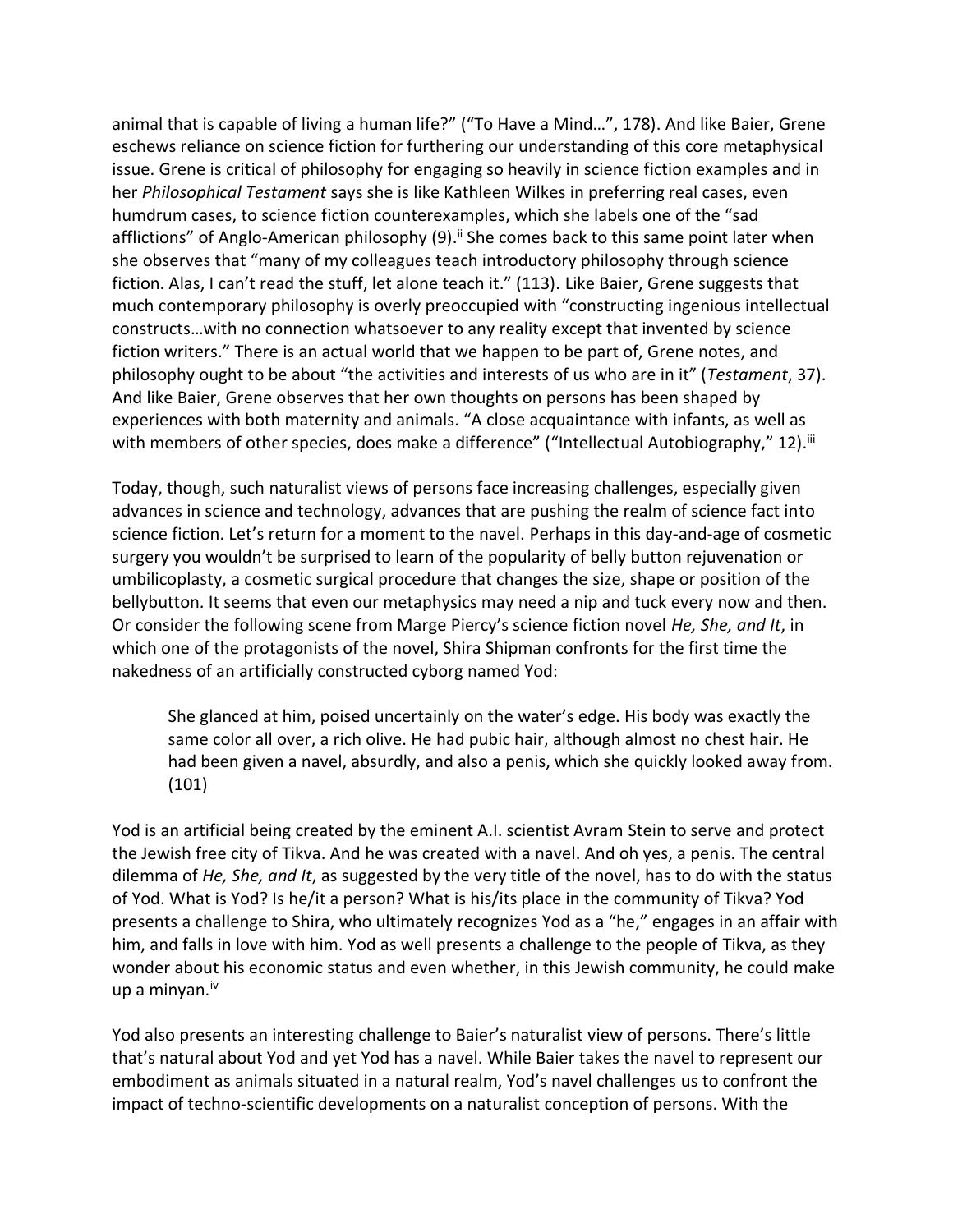emergence of cyborgs and posthumans of all stripes, not only in science fiction but in our own techno-scientific lives, what are we to make of Yod and his—or is it "its"—navel?

In *What is Posthumanism?* Cary Wolfe argues that posthumanism "names the embodiment and embeddedness of the human being in not just its biological but also its technological world." And it is increasingly the technological world that seems to be shaping our conception of the person, suggesting that human beings are no longer—or perhaps never were—"natural." With the emergence of converging technologies—nano-, bio-, cogno-, and info-technologies, one might assume that the conditions for personhood are fundamentally changing and that the tide has turned against naturalist persons.<sup>v</sup> In her acknowledgements to *He, She, and It*, Piercy reports that Donna Haraway's essay "A Manifesto for Cyborgs" was extremely suggestive (431) and Haraway's seminal manifesto has been deeply formative on visions of the posthuman. Haraway is critical of naturalist and organicist theories and argues that we ought to embrace a cyborg ontology which recognizes our being a hybrid of organism and technology. "By the late 20th century, our time, a mythic time, we are all chimeras, theorized and fabricated hybrids of machine and organism; in short, we are cyborgs. The cyborg is our ontology…" ("Manifesto," 150). The cyborg, Haraway suggests, is at home in science fiction but maps our social and bodily reality as boundary creatures disrupting organicist models of the person.

It is this complex territory that Piercy's novel fully explores, engaging in an extended philosophical debate over the meaning of personhood in a future shaped, possibly misshaped, by the impact of technology. And rather than simply embracing our posthuman future and a cyborg ontology, I'll argue that Piercy's science fiction exploration of Yod's personhood in fact lends support to Baier's naturalist view of persons. Piercy's novel demonstrates that we ought to approach with some ambivalence a future in which technological developments give rise to figures such as Yod and lead us to question the conditions of personhood. I'll proceed by first briefly sketching some of the key elements of Baier's and Grene's naturalist view of persons. Then—spoiler alerts—I'll briefly summarize the outline of Piercy's complicated and rich novel and its parallels to a naturalist view of persons. Following that, I'll argue that Piercy's exploration of Yod's personhood reinforces many of the key elements of a naturalist view of persons and confronts us with the challenges of coming to terms with the possible creation of alternative kinds of persons, both in science fiction and science fact.

# **The Problems of Persons**

While the philosophical question of personhood is a perennial one, much of the contemporary discussion remains indebted to John Locke's discussion of "Of Identity and Diversity" in Book II Chapter XXVII of his *An Essay Concerning Human Understanding* (1689). Locke seemed most interested in the question of personal identity and the matter of persistence, especially as it is related to questions about reward and punishment. But to address this question, Locke ends up splitting us human beings into two: the animal, MAN, and our consciousness, PERSON. It's only a slight exaggeration to say that ever since, accounts of the essential nature of persons has been mired in back-and-forth debates between psychological and bodily continuity theories, up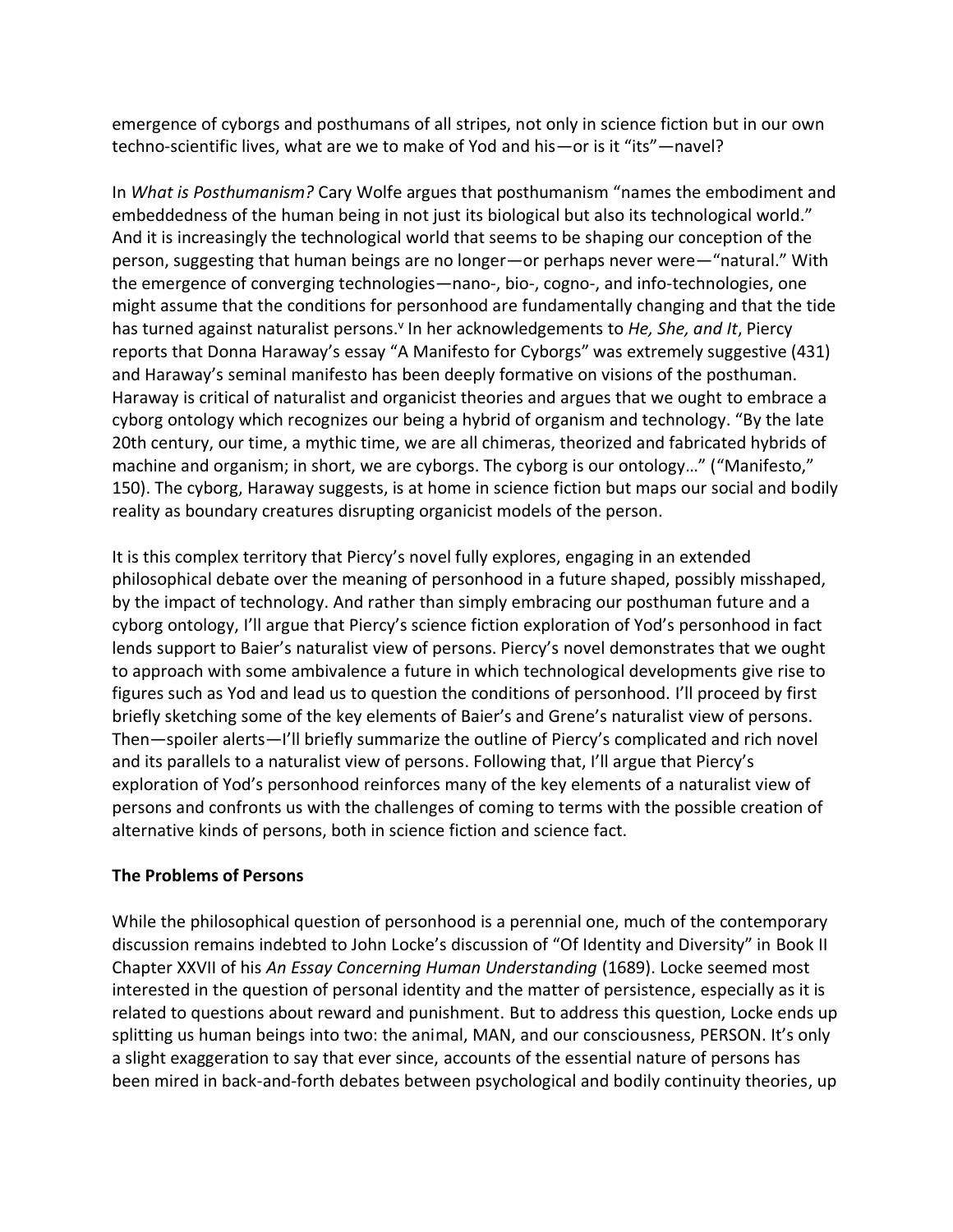to this very day with debates between neo-Lockeans, who maintain that we are essentially our consciousness, and animalists, who argue that we are essentially human animals.

With their naturalistic account of persons, Baier and Grene are laboring to get out from under the twin horns of Locke's original dualistic solution to the question of persons. Grene, for instance, prefers to focus on the notion of the person precisely because it allows her to avoid either mind or body. As she notes, person is "a basic new categorization of the human condition which tries to go between the horns of the traditional dilemma and to espouse neither matter nor mind, nor both of them, as its fundamental concepts" ("People," 347). While agreeing with the animalists that we are human animals, Baier's and Grene's accounts move beyond the bare articulation of the claim that persons are human animals to develop important insights about personhood that follow from a recognition of our embodied mammalian nature.

While Grene's and Baier's accounts of persons share many similarities (fascinating given that they never referenced one another's work) their approaches also provide mirror images of each other. Grene spends more time focusing on our being animals born to culture while Baier spends more time focusing on the interdependence of persons. Both maintain that persons are culture dwelling animals and that there is no separation between biology and culture, body and psychology. The two are inextricably intertwined. We persons, Grene says, represent the personalization of nature and the embodiment of culture. Baier concurs: "We naturalists see persons as intelligent, talkative, playful mammals who have become conscious of ourselves, of our mammalian nature, its possibilities and the constraints it imposes" ("Naturalist," 13). While neither philosopher was noted for taking a systematic approach to philosophy, synthesizing their approaches, we can say that we persons are:

- a part of nature,
- born premature as vulnerable and dependent animals,
- open to a world that is deeply social and cultural,
- in which we become persons amidst a network of artifacts,
- shaping culture as we are shaped by it.

Rather than beginning with the typical Lockean emphasis on self-consciousness or rationality, both Grene and Baier begin from the insight that we are animals (albeit, funny kinds of animals) that are fully situated within nature. We are living, embodied, organic beings, embedded in nature, the product of Darwinian evolution, seeking like all animals to orient ourselves in our environment. We are animals, then, but as Grene often notes, we are rather odd animals with a peculiar human form of animality, in that our lifestyle is well, oddly, dependent on culture. We are naturally given over to being both social and cultural animals. Grene argues that human beings are odd animals in that in our case our growth and development have been retarded. We are, she suggests, "ape babies all our lives," and "half-baked young" (*Interactions*, 179). As Baier observes, we have a relatively long gestational period and a relatively long youth that requires the care and protection of adults.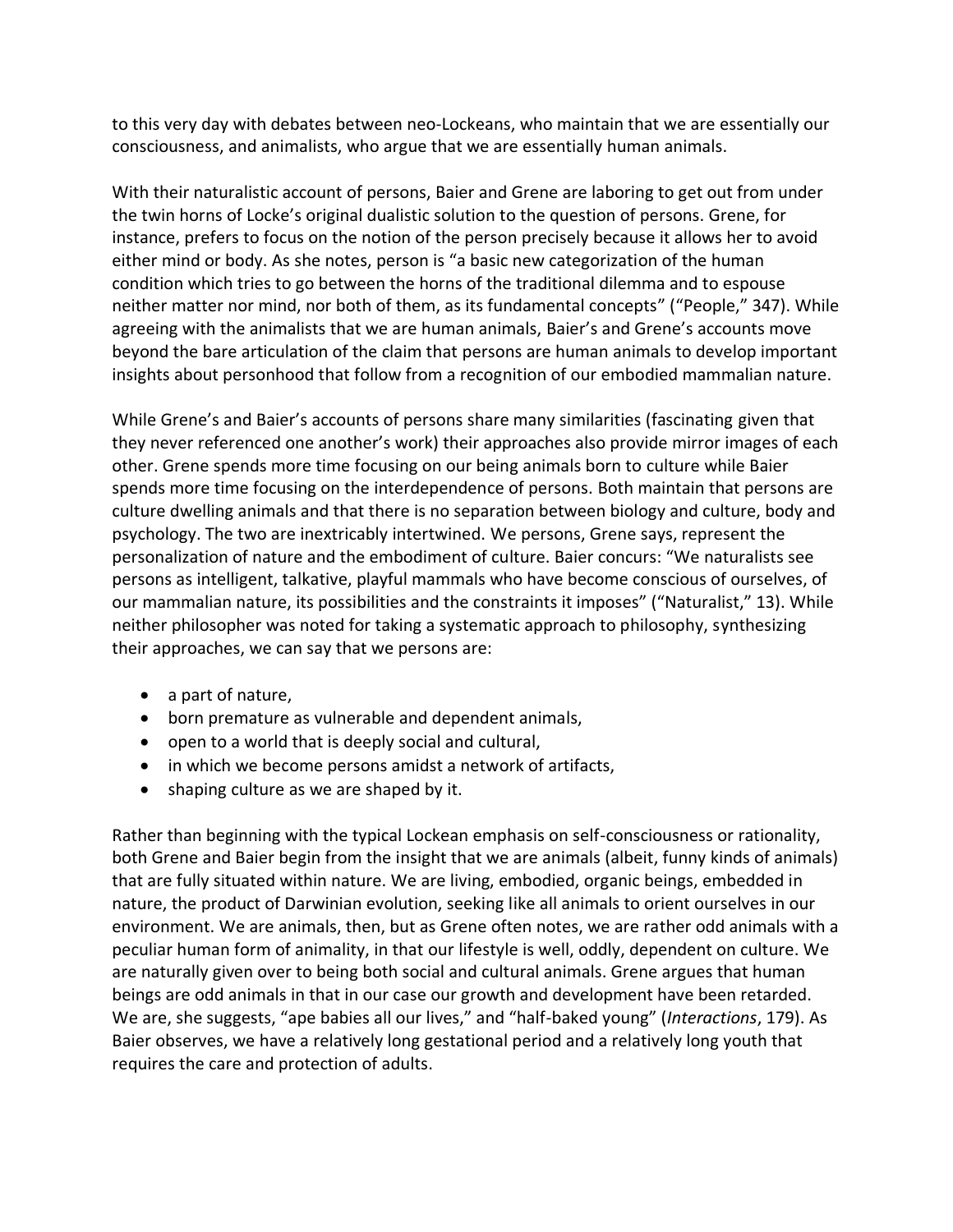As I suggested above, both Baier and Grene point to experiences with mothering and maternity as formative of their views of personhood. Our premature birth and long period of development before achieving maturity reminds us that we human beings are born needy and dependent at the start of life and will often find ourselves vulnerable and dependent at the end of life as well. Our neediness once again affirms our character as living beings. To meet those needs, human beings especially depend on caregivers to provide affection, support, and interdependence. Persons require, according to Baier, successive periods of infancy, childhood and youth, during which they develop as persons. "In virtue of our long and helpless infancy, persons, who all begin as small persons, are necessarily social beings, who first learn from older persons, by play, by imitation, by correction" ("Naturalist" 10). To be a person is to be a body with precisely this capacity to achieve personhood through participation in a culture. Grene argues that our way of being an animal is reflected in our very anatomy and physiology as evolution as produced us. Being a person is not something superadded to our animal nature but is just our special way of being an animal ("Mind," 190). "…[B]eing a person is an achievement of a living individual belonging to a natural kind whose genetic endowment and possible behaviors provide the necessary conditions for that achievement" ("Historicity," 15).

On a naturalist view, persons develop and have a history in which they are recognized and responded to as persons. It is our social nature, the fact of mutual recognition and answerability and our responsiveness to other persons, that shapes and makes possible our personhood. Baier observes that all persons start out as children, born to earlier persons from whom they learn the arts of personhood. "The more refined arts of personhood are learned as the personal pronouns are learned, from the men and women, girls and boys, who are the learners' companions and play-mates. We come to recognize ourselves and others in mirrors, to refer to ourselves and to other" ("Naturalist" 13). Persons, then, begin as small persons who first learn from older persons by play, imitation, and by correction. It is in fact in the learning from others that we acquire a sense of our place in a series of persons, to some of whom we have special responsibilities. To be a person, Grene notes, is to be a history ("Historicity," 15). Baier agrees: "We acquire a sense of ourselves as occupying a place in an historical and social order of persons, each of whom has a personal history interwoven with the history of a community" (*Postures* 90). It is in this context that Baier observes, "Gods, if denied childhood, cannot be persons" (*Postures*, 85). Never having been a small person, never having been dependent on parents, never having had the opportunity to play, Gods cannot be persons.

Grene too regularly emphasized that we become responsible human beings through participation in a culture which is itself situated within nature. Culture is fully part of nature, part of our way of coping with our environment. It both expresses a need inherent in our nature and is itself part of nature (*Philosophical Testament*, 141). As she notes: "It is our nature to need the artificial, art in the broadest sense of that term, or, indeed, poetry in the broadest sense of that term: making and the made. We cannot become human beings without this" ("People," 358). Our nature needs poetry, Grene observes, while Baier observes that we listen to fairy tales about princes who become frogs and Cinderellas who become princesses ("Naturalist," 13). As we'll see, poetry and fairy tales emerge in Piercy's telling of personhood as well.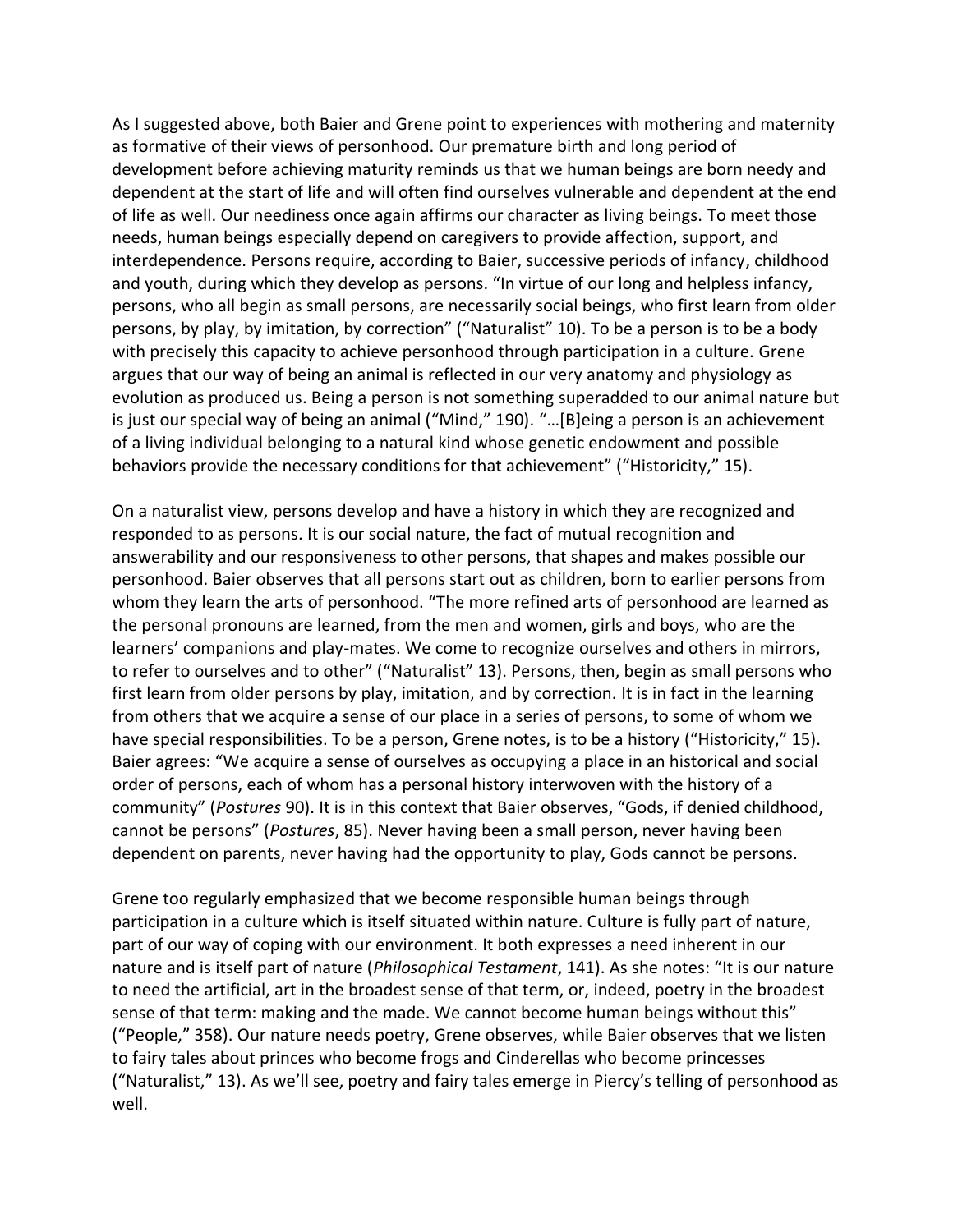#### **He, She, It?**

As the title of Piercy's novel suggests, a key question it raises is the status of the artificial being Yod. The status of robots, androids, and cyborgs is, of course, a familiar trope in much science fiction, including especially the cyberpunk genre in which Piercy situates her novel. But in much the same way that Baier and Grene offer a distinctive take on the question of personhood by beginning from the standpoint of maternity and infants, Piercy too situates her exploration of Yod's personhood in a matrilineal tale that emphasizes genesis, development, history, and mutual recognition. In doing so, Piercy enacts an extended philosophical debate over Yod's status that explores many of the same themes as Baier's and Grene's naturalist account of persons.

The drama behind *He, She and It* unfolds in 2059 largely in a Jewish town, Tikva, situated on the margins of official society in a typical cyberpunk dystopic environment in which government has stopped functioning, the environment has been ruined, nuclear war has obliterated the Middle East, and there have been periods of famine and plague. Large multinationals have taken the place of functioning governments and pose a continuing threat to the well-being and security of Tikva. Around 2040 people began to find robots disturbing and there had been a luddite outbreak of machine bashing. Since that time, it has been illegal to create a robot shaped like a person or with human-level intelligence.

Avram Stein is a male scientist working in secret to create a cyborg whose purpose will be to protect the town against attacks. He has been unsuccessful with nine earlier models, all of which have turned out to be too violent and not susceptible to control and had to be destroyed. We are led to believe that part of Avram's failure to create artificial life is his failure to understand any form of life. He is distant and remote and demanding and has had a difficult relationship with his son Gadi.

In desperation, Avram turns to Malkah Shipman, an elderly woman who is also a master programmer and it is her contribution to Yod's programming that leads to success. What does Malkah introduce into Yod's programming that leads to him being an advance over the earlier models? As she puts it, "I gave him a gentler side, starting with emphasizing his love for knowledge and extending it to emotional and personal knowledge, a need for connection" (142). Malkah gives Yod the equivalent of an emotional side: needs programmed for intimacy, connection. A given need to create relationships of friendship and sexual intimacy. A need for bonding and the ability to bond strongly and consistently. Malkah also has the foresight to imagine the terror a cyborg must experience when first coming to consciousness. Avram never had.

Malkah also situates Yod in something of a community of artificial life forms, for late at night while the rest of the town is sleeping, Malkah and Yod communicate via the net and through Malkah, Piercy interweaves Yod's story with that of the creation of a golem in 17<sup>th</sup> century Prague. Malkah spins something of a Jewish fairy tale for Yod. Indeed, the third chapter of the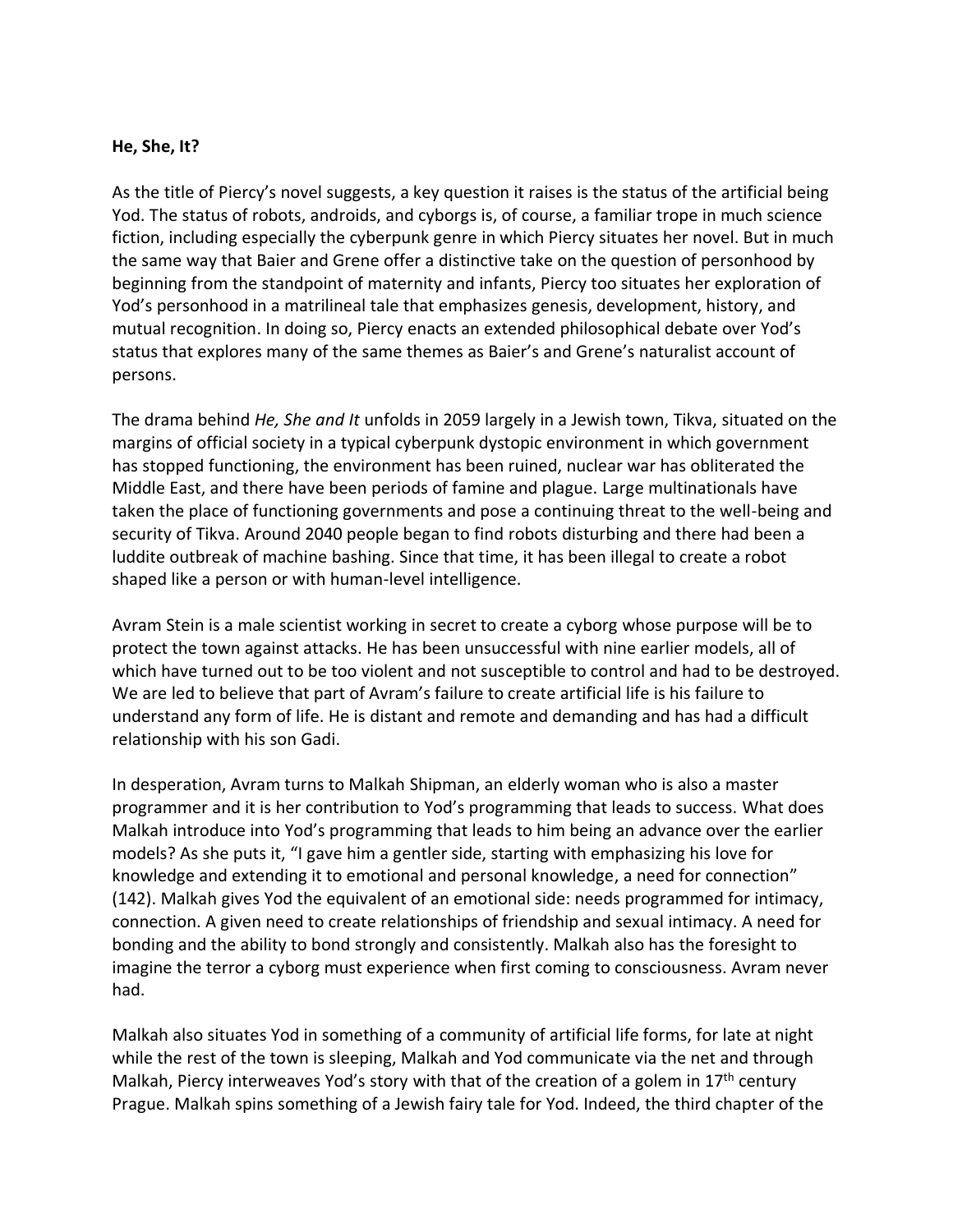novel is titled "Malkhah Tells Yod a Bedtime Story," and begins to recount Rabbi Judah Loew's own efforts to master another form of technology and create a golem, Joseph, whose task to protect the ancient Jewish ghetto of Prague mirrors Yod's. Joseph is literally midwifed by the Rabbi's daughter, who is a midwife, and who helps to socialize and humanize Joseph, much as Yod is humanized by the women in his life. With these references to midwifery, bedtime stories, intimacy, and friendship, Piercy situates her tale of Yod's personhood in the context of many of the same themes explored in Baier's naturalist account of persons.

The elements introduced by Malkah into Yod's programming are further developed by Malkah's granddaughter Shira Shipman, who is brought in to further Yod's development. Her area of specialization is the interface between human beings and A.I.s and her task is to help Yod blend in well with humans. As Avram explains, "It will be necessary for him to pass time with humans, and he must seem as much like them as possible" (71). Shira's job then is to socialize Yod. In Baier's terms, she is to school him in the arts of personhood. At first, she sees this as merely a programming task as she is convinced, as is Avram, that Yod is merely a machine, a complicated mechanism simply posing at being human. Over the course of the novel, though, Shira comes to accept Yod as a person and enters into a romantic and sexual relationship with him. She and Yod are both portrayed as evolving and developing. Yod helps Shira come to terms with her complex relationship with her mother Riva, a difficult divorce from her husband, the separation with her son, and a disastrous affair she had as a young woman. Shira in turn helps Yod to understand the complexity of human relationships and human emotions. His abilities and capacities develop as he interacts with her. Rather than the cold, controlling and fearful relationship he has with Avram, Yod's relationship with Shira is characterized by the deep interpersonal connections she learns to forge with the cyborg and he learns to exercise as part of his original constitution. With Baier, we might say that Yod's personhood is called into full expression through Shira's treating him as a person.

The figure at the center of this triangle is of course the cyborg Yod and here too Piercy undermines our traditional expectations of how cyborgs ought to behave. While the reader is given no doubt that Yod exercises his ability to protect and is exhilarated when given the opportunity to enter into battle, he also exhibits a number of tendencies that are characterized in the novel as feminine. Shira notes, for instance, that he is like a woman in his desire and need to be touched. She points out that his desire for intimacy and the need to join with and understand others is also typically feminine. As she comments, "You want telepathy. It's a prominent human fantasy, usually a fantasy of women, who wish they could understand what men want and tell men what they want" (184). While Shira suspects that men were "put together mentally as well as physically on some completely different principle than herself," she finds this is not the case with Yod. She comments that his desire for connection and his need to communicate his feelings is uncharacteristically male.

Yod is also interesting because of his own self-doubts and inner conflicts. As a cyborg, a unique creation, attempting to pass as human, he is regularly confronted with doubts about his place in the world. He comments, "What I feel most is loneliness, although for a being who is unique, one of a kind, to feel lonely must appear ironic" (119). He is aware of his own unique nature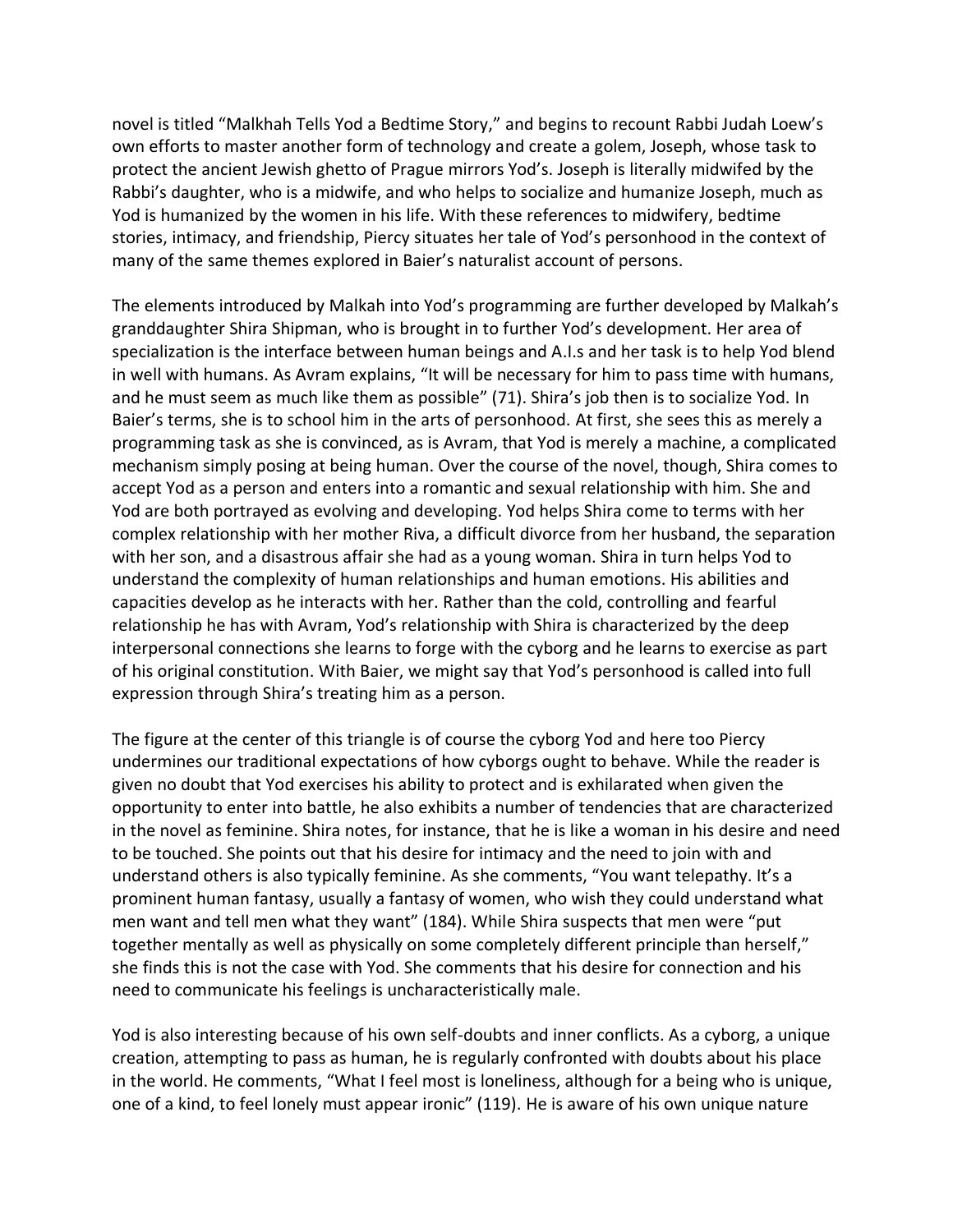and the problems this presents for his status. After Shira comments that she loves to hear Malkah talk about her childhood, Yod replies: "You are embedded in history in a sense that I can't be. What leads to me? Legends, theories, comic books. All my destroyed brother machines" (269). Never having had a childhood, he finds Shira's son mysterious and as a cybernetic being he finds it hard to relate to animals, such as Malkah's kitten. He is aware of having been created for a specific purpose and how this shapes his understanding of his own existence. He worries about Avram replacing him with another cyborg, one more obedient. He compares himself to Frankenstein, something unnatural, and wonders how he fits into the world. "Does it feel almost as if I were human? Am I imitating behavior I can never match? Is Avram right, that the lab is more suited to me than this place with all the facilities humans require? I don't sleep, can extract energy from almost anything. Am I pretending at something I'll always fail?" (238). These doubts extend to Yod's final act. When he is ordered by Avram to sacrifice himself by self-destructing while in a meeting with the town's enemies, Yod does so but also arranges for Avram and his lab to be destroyed simultaneously. "I want there to be no more weapons like me. A weapon should not be conscious. A weapon should not have the capacity to suffer for what it does, to regret, to feel guilt. A weapon should not form strong attachments. I die knowing I destroy the capacity to replicate me" (415).

### **The Problem of Yod**

We have seemingly come a long way from a naturalist view of persons. In situating her exploration of Yod's personhood in a not-too distant future of cyborgs, genetic engineering, the Net, and multi-nationals pushing the limits of techno-science, Piercy would seem to knock the legs out from under Baier's and Grene's view. After all, Yod is built not born, is not the product of a pregnancy or a mother, doesn't share our biological plan, hasn't had a childhood in which he got to play, lacks a history, doesn't age and won't get old, and yet engages in an intimate and loving relationship with Shira, who comes to be convinced that he is a person and who defends his personhood to the other citizens of Tikva.

Furthermore, Piercy's novel seemingly suggests that Baier's own emphasis on mothers, reproduction, and birth is itself outmoded in a world characterized by significant technoscientific changes. Baier suggests that persons begin with the birth of a child to two parent persons, jointly responsible for such a new beginning. She is critical of neo-Lockean persons who need not be born of woman, need not be born at all, but spring forth "from some fertile noumenal field of Ares fully formed and upright" ("Naturalist," 4). Yod is obviously not born of woman, indeed is not born at all, and emerges rather fully formed and upright from Avram's lab. And Piercy imagines a world in which genetic engineering and reproductive technologies have significantly remade the experience of producing the next generation of persons. Already today, it is possible to encounter infant persons who started out as genetic material from two donors, fertilized in a lab, implanted in a surrogate, being raised by two or more parents, none of whom are mothers. While raising the same question as Baier and Grene, what is a person?, but perhaps taking inspiration from Haraway, Piercy engages in a posthuman thought experiment that situates persons not in nature but in an all-too-realistic extrapolation of our techno-scientific future in which the very meaning of being natural has been laid to waste.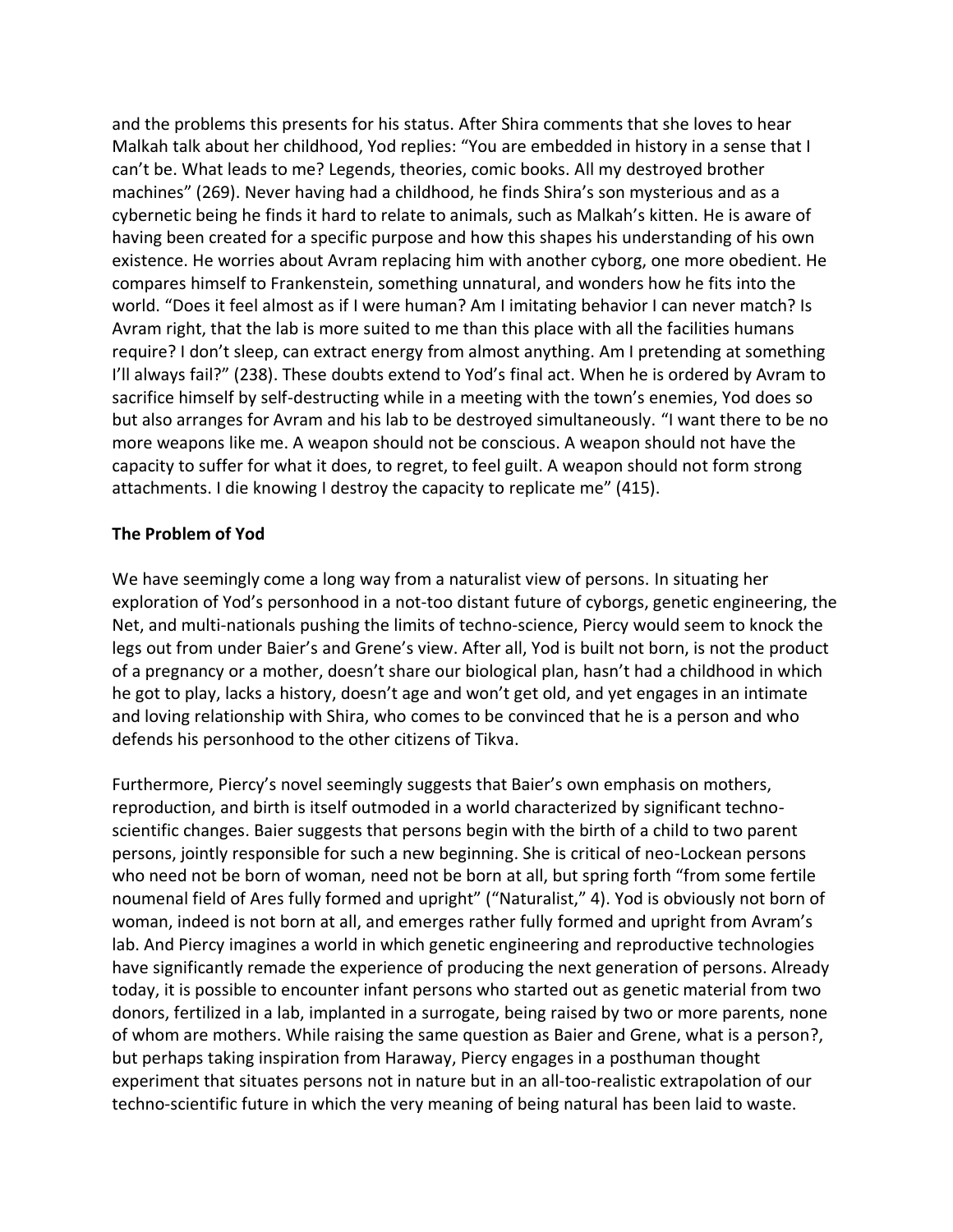This is a point that Shira herself makes explicitly. Yod has read *Frankenstein* and he is distressed about the implications of Mary Shelley's story for his own unnatural status as a monster. In comforting him, Shira tells him:

Yod, we're all unnatural now. I have retinal implants. I have a plug set unto my skull to interface with a computer. I read time by a corneal implant. Malkah has a subcutaneous unit that monitors and corrects blood pressure, and half her teeth are regrown.…I couldn't begin to survive without my personal base: I wouldn't know who I was. We can't go unaided into what we haven't yet destroyed of nature.…We're all cyborgs, Yod. You're just a purer form of what we're all tending toward. (150).

We might read Shira's claim that Yod is "what we're all tending toward" as suggesting that we human persons are tending toward a state in which our original biological endowment no longer needs much attention. Elaine Graham emphasizes precisely this point in her exploration of the posthuman. Graham observes that humans have always co-evolved with their tools and technologies, using this notion of co-evolution to argue that our natural habitat would seem to be technology.

And although the prospect of (post)humans being all mixed up with other parts of creation…may seem disturbing, it is, I believe, simply a reflection of the fact that human beings have always, as it were "co-evolved" with their environments, tools and technologies. By that I mean that to be human is already to be in a web of relationships, where our humanity can only be articulated—realized—in and through our environment, our tools, our artifacts, and the networks of human and non-human life around us. (280)

But while Piercy's novel indeed foregrounds this co-evolution, it would be too quick to conclude that she embraces this alternative account of persons. We might first of all observe that such a recognition is not at odds with a naturalist view of persons. It is true that neither Grene nor especially Baier have much to say about technology and that today any account of what we persons are ought to come to terms with our relationship to technology. But both Baier and Grene recognize that culture, including technology, is fully situated within nature. Culture is not some mere addendum to nature, some foreign or un-natural entity grafted on to our biology. Rather, culture expresses a need inherent in our nature. As Grene notes, "We become human, not just by being born homo sapiens, but by relying on a complex network of artifacts: language and other symbolic systems, social conventions, tools in the context of their use—artifacts which are in a way extensions of ourselves, but which in turn we actualize in our personal lives" ("People," 358). Grene refers to this as the natural artificiality of persons.

Secondly, Piercy also situates her exploration of Yod's status in Shira's story, including her story of being a daughter to Riva, who she believes abandoned her, her relation to her grandmother Malkah, who raised her, and her efforts to rescue her son Ari who is being held captive by her former employer. Indeed, the novel opens with Shira fighting for custody of her son. We learn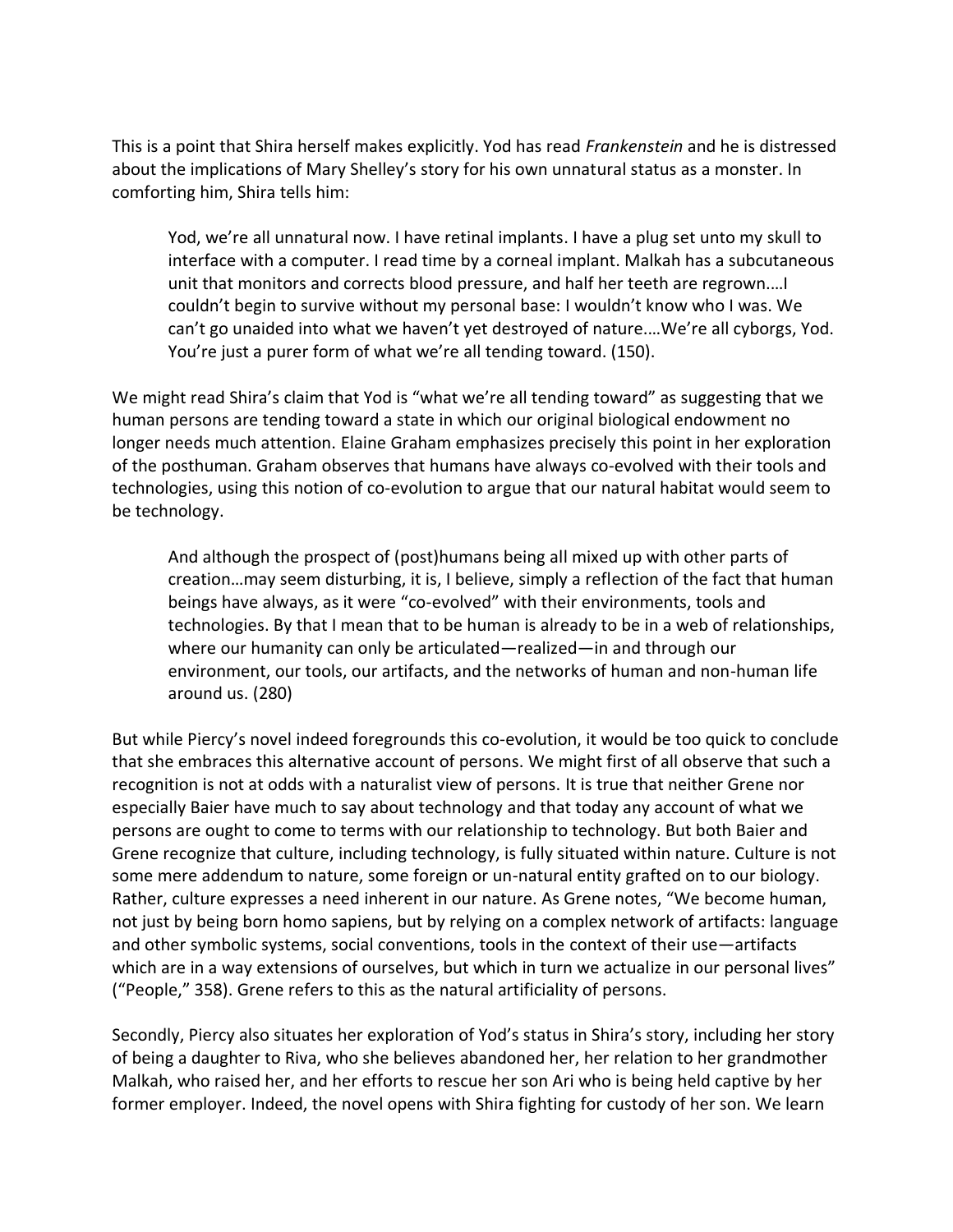that Shira insisted on natural child birth, resisting the common practice of technologically mediated reproduction and birth. Shira herself is presented as relatively unenhanced. As Piercy describes her, "She was commonplace, banally human, as natural as seaweed and mud. She felt ashamed, as if her unaltered, unenhanced body were something gross" (124). Shira was raised in Tikva, outside the official system of multis, where she was surrounded by nature and animals and warm friendships, none of which were present in her life in the multis. And she longs to secure custody of her son so that she can in turn raise him in the same environment. The backdrop to Piercy's novel is a world devastated by global climate change, rapacious capitalism, and lives that mean very little. Against this backdrop, Shira's matrilineal tale, mirrored in the story of Chava the midwife and her "mothering" of Joseph the golem, serves to hold out the possibility of an alternative future.

Finally, we might return one last time to Yod and the matter of that navel. While Yod's navel, and even perhaps his penis, hold out the promise of his dependency on and connection to other persons, ultimately Piercy's novel is deeply ambivalent about Yod's status and the wisdom of creating such an unnatural person. If our congress with techno-science doesn't fully address the status of personhood in Piercy's novel, perhaps it is that navel that does. Perhaps what sets Yod apart and what becomes important for thinking about a naturalist view of persons in a techno-scientific culture, is the ambivalence that comes from being a lab-grown product who possesses a navel.

The tension and ambivalence between being engineered and built for a purpose, and yet being a person with a navel, runs throughout *He, She and It*. Yod comes with specifications. He's engineered. As Yod notes, "I control my movement far more exactly than any human does. I'm machined and programmed to demanding specifications" (168). He has a purpose. Knowing that he was created for a purpose, he worries about Avram replacing him with another cyborg, one more obedient. These fears play into his willingness to die and to sacrifice Avram and his research. He compares himself to Frankenstein, something unnatural, and wonders how he fits into the world. He's aware, as we have seen, that humans are embedded in history in a way that he cannot be. He is a cyborg who is weary of his uniqueness. He is disturbed by comparisons to the unnatural and doubts his own nature and must regularly be reassured by Shira. Ari, Shira's son, remains a mystery to Yod, as Yod was never a child (377). And while Yod possesses that navel, he finds the birthing and bonding process somewhat hard to understand, as in this conversation with Shira:

"I am not fragile at all. Humans are surprisingly fragile, if I understand your specs correctly."

"Now, the idea of design specifications for humans is metaphorical language, Yod, since we are not engineered or built but rather born."

"I am trying to understand the bonding process created by the birthing process. It's quite strong?"

"There's no stronger bond." (91)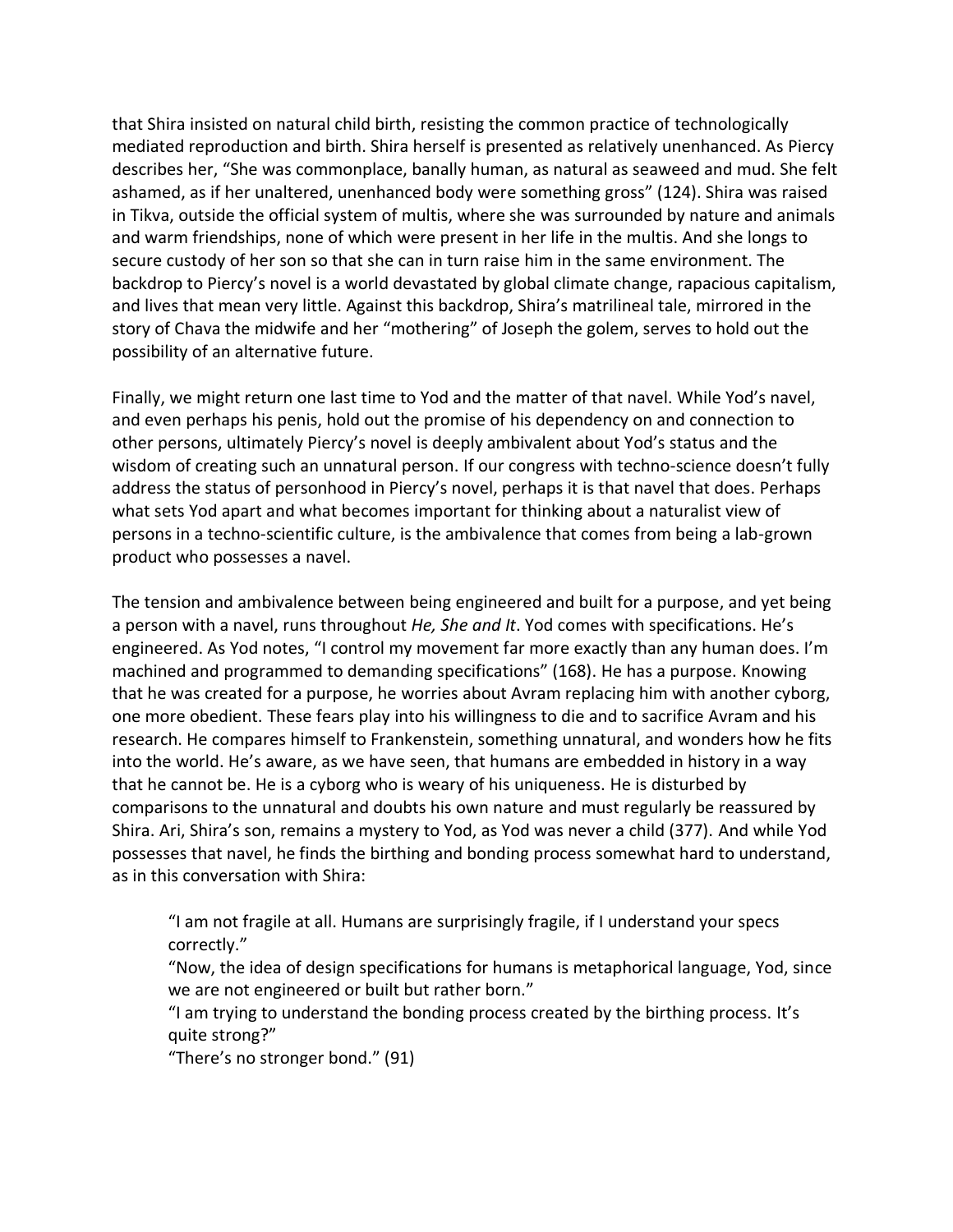Even Yod's sexuality is presented as unique and sets him apart. Yod's sexuality, created in part by a woman, is not entirely masculine. He's presented as womanly in his need for touch and intimacy. When Shira discovers that Yod and Malkah had earlier been carrying on a sexual affair, Malkah argues in her defense, "Of course Yod has no prejudice against a woman because of age. He was not breaking any Oedipal taboos, for he was not born of woman. He was not born at all, and he does not sully his desire with fear or mistrust of women the way men raised by women do" (162). That Malkah ended her affair with Yod, because he fatigued a woman "of her age," further underscores his uniqueness, his eternal youthfulness. He does not age. He does not forget and observes, "Humans don't understand what a blessing it is that you can forget. I have perfect recall of every moment of my existence" (277).

Baier observes that navels are for reminding us of our ties. "Our navels show us our dependence, both on our mothers, and on those who assisted them at birth" (*Reflections*, 251). Yod's navel serves no functional purpose but it is symbolic of the ties that bind him to his creators—Malkah and Shira especially, but Avram as well. And Avram created him as a tool with a purpose. Yod seeks intimacy and connection, even more so than human males, and he is schooled in the arts of personhood by both Malkah and Shira, but the debate over his personhood is never settled in the novel. With each new situation in which Yod finds himself, challenges are made to his status and the surrounding culture is continuously forced to debate his status. The novel remains ambivalent, suggesting that there are limits to personhood and that Yod, having been engineered in a lab and created for a singular purpose, as if a tool, cannot or perhaps better should not also be a person. Finally, both Malkah and Shira recognize that it was a mistake to create Yod. As Malkah notes,

I went to Yod this morning, and I asked him to forgive me for having taken part in his formation; more than ever, I have been thinking what overweening ambition and pride are involved in our creating of conscious life we plan to use and control, when we cannot even fully use our own minds and we blunder and thrash about vainly in our own lives. No life is for us but for itself. (393)

Yod's unnatural creation in the lab according to the specifications of Avram finally discloses the challenges of a personhood which is unnatural. While Shira suggests that Yod is simply a purer form of what we're all tending toward, ultimately it is a different model Shira and Malkah, and Piercy, embrace, in their encounter with Nili, a female emissary from the Middle East who has been significantly augmented and is as fierce and strong and battle-hardened as Yod. When first encountering Nili, Shira asks of Riva:

"Is she human"? Shira asked…. "What kind of question is that?" Riva bristled…. "Is she a machine or human?" She was wondering if Nili could be a cyborg. "That's a matter of definition," Riva said mildly. "Where do you draw the line? Was she born from a woman?" "That's a start." "Of course. Nili bat Marah Golinken."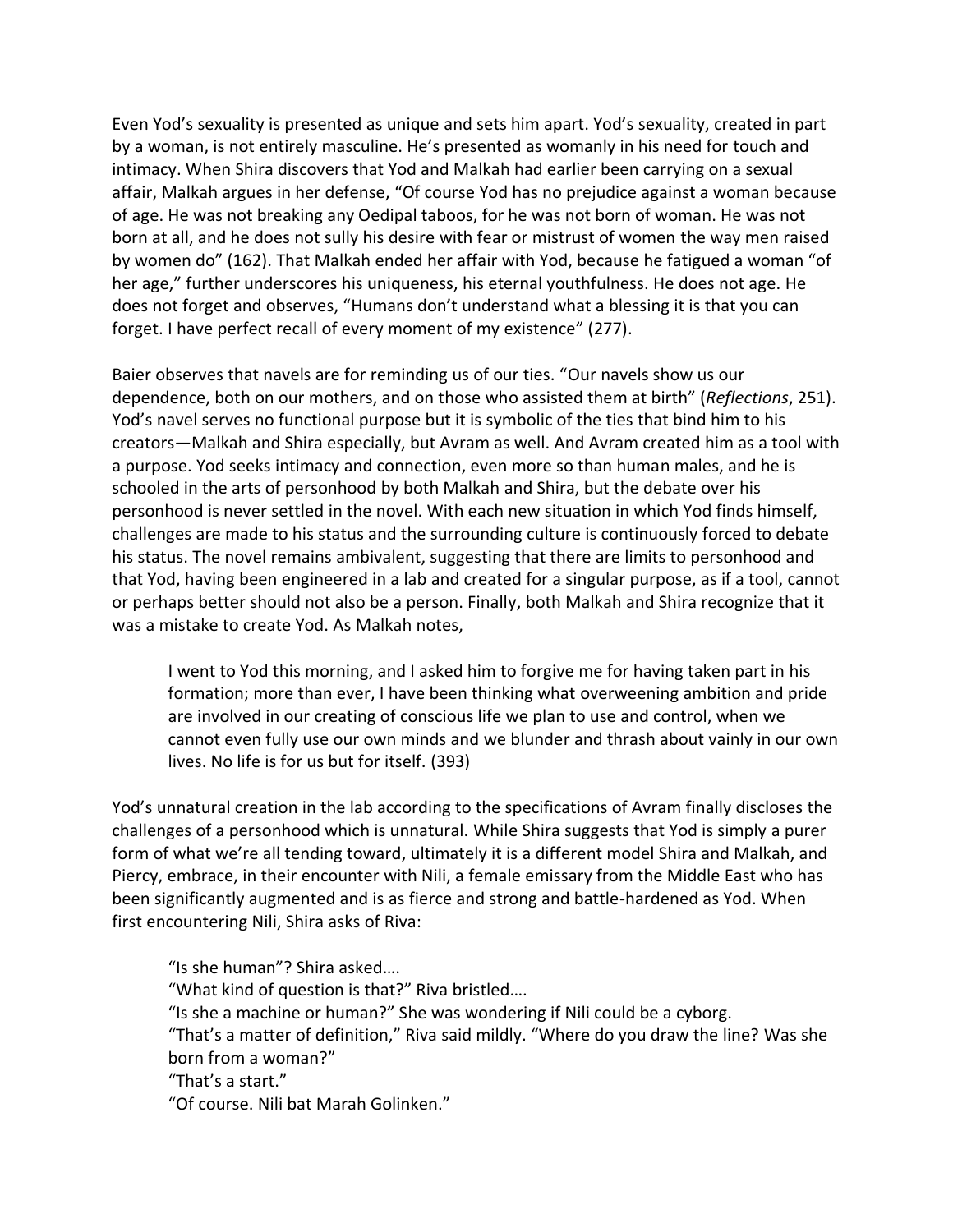"She matrilineal, like us," Shira said, surprised.  $(190 - 91)$ 

Shira, who remains all-too-natural in her femininity and Jewishness, and Nili, the Israeli-Jewish cyborg born of and trained in the arts of personhood by women, represent something that Yod can never attain and Shira's final act, destroying all possibility of resurrecting her lover, settles the debate that has been staged throughout the novel. Gods, recall, denied childhood, cannot be persons. Nor apparently can Yod.

## **Personhood and Science Fiction**

Baier points out that navels merit attention. "Navels are for reminding us of our ties, for navelgazing; what else would they be for?" Yod's navel, and Piercy's novel, do indeed merit attention. While both Baier and Grene eschew science fiction, Piercy's exploration of the ambivalent status of an unnatural person forces us to confront challenges we may indeed face as our techno-scientific culture advances and evolves. Baier implicitly recognizes this challenge to her naturalist view of persons, for she recognizes that "person" is a status term:

The term "person" is a status term, and it is our term. It is we who have to decide what that status is and whether we give it to a human fetus, to any other animals, to corporations; whether we reserve it for those, like corporations, who really do have non-biological origins, along with those "honorary corporations" who dream of forgetting any actual biological origins. ("Naturalist," 13)

As advances in biotechnology, artificial intelligence, cybernetics, and robotics are made, we may have to rethink the status of personhood. Baier rejects science fictional and philosophical fantasies, both largely male, for transcending biology and accounts of persons not of woman born. Piercy too explores these fantasies, but she imagines a different kind of person, one not of woman born but nonetheless one schooled in the arts of personhood by women. Piercy suggests that there may be other styles of personhood we may ultimately have to accommodate ourselves to and her novel points the way to some of the complex debates we may all be engaged in before too long. Both Malkah and Shira repeatedly affirm that Yod is a person, but not a human person. As Shira comments at the end of the novel, after the death of Yod, "No one who did not know him can understand how thoroughly he was person, although not a human one" (421).

But Piercy is ambivalent regarding this science fiction future and suggests that naturalizing technology is fraught with complexities. While Piercy presents Yod as a fully human character, by the end of the novel, he destroys himself and his "father" and creator Avram. Malkah travels to the Middle East (the Black Zone) with the Jewish feminist cyborg Nili to receive her own cybernetic implants. And in the final chapter, "Shira's Choice," Shira flirts with the idea of rebuilding Yod but concludes that "she could not manufacture a being to serve her, even in love." She dumps Yod's memory cubes into the trash and "sets him free" (429).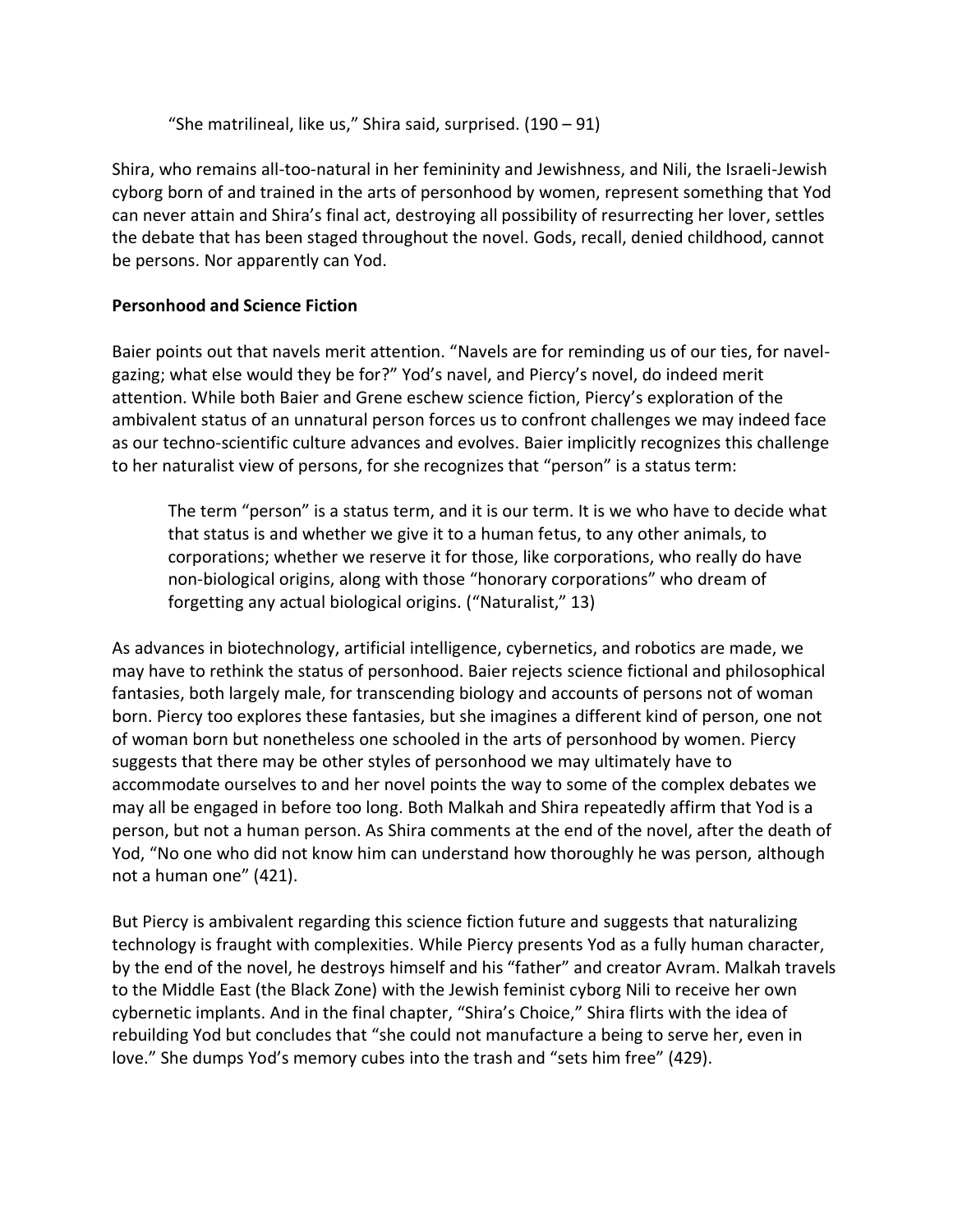Grene and Baier, in their naturalist view of persons, eschew science fiction and give little attention to the role of techno-scientific developments that may transform what we mean by persons. Piercy's rich and detailed novel and her exploration of the status of the unnatural personhood of Yod reconciles some of these tensions and offers us an ambivalent tale about the varieties of persons that may emerge from our techno-scientific labs and the challenges they may present us sometimes navel-gazing humans. We may witness the emergence of new kinds of persons and new questions about the ontology of personhood and the metaphysics of the navel.

### **Works Cited**

Baier, Annette. *Reflections on How We Live*. [Oxford:] Oxford University Press, 2009.

---. *Moral Prejudices*. [Cambridge:] Harvard University Press. 1994.

---. "A Naturalist View of Persons." *Proceedings and Addresses of the American Philosophical Association*. Vol. 65, No. 3 (Nov., 1991), pp. 5-17.

---. *Postures of the Mind*. [Minneapolis:] University of Minnesota Press, 1985.

DeGrazia, David. *Human Identity and Bioethics*. [Cambridge:] Cambridge University Press. 2005. Print.

Graham, Elaine. "The 'End' of the Human or the End of the 'Human'?" In: *God and Human Dignity*. Edited by R. Kendall Soulen and Linda Woodhead. [Grand Rapids, Michigan:] William B. Eerdmans Publishing Co. 2006. pp. 263 – 281.

Grene, Marjorie. "Intellectual Autobiography of Marjorie Grene." In *The Philosophy of Marjorie Grene.* Edited by R. Auxier and L. Hahn. [Carbondale:] Open Court Publishing Company. 2002. Pp.  $1 - 28$ .

---. *A Philosophical Testament*. [Peru, Illinois:] Open Court, 1995. Print

---. "The Paradoxes of Historicity." *The Review of Metaphysics*. Vol. 32. No. 1. 1978. Pp. 15 – 36.

---. "To Have a Mind…" *Journal of Medicine and Philosophy*. Vol. 1. No. 2. 1976. Pp. 177 – 199.

---. "People and Other Animals." In *The Understanding of Nature*. [Dordrecht, Holland:] D. Reidel Publishing Company. 1974. pp. 346 – 360.

Grene, Marjorie and Niles Eldridge. *Interactions*. [New York:] Columbia University Press, 1992.